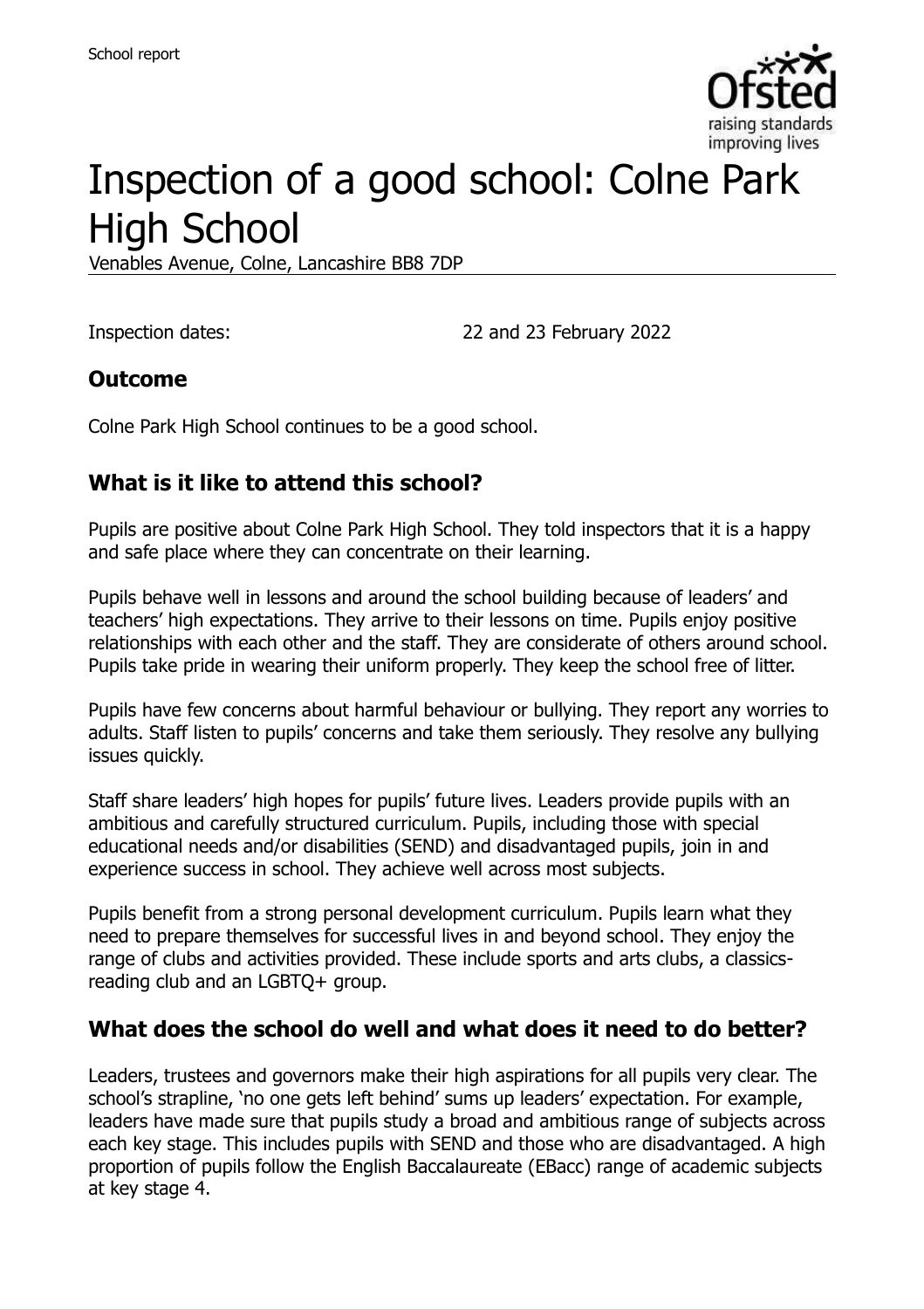

Subject leaders design curriculums that are well organised. They include the essential knowledge that pupils need to learn. Staff know the learning that pupils may not have grasped fully during the COVID-19 pandemic. They make sure that pupils get to learn and remember this key knowledge first and foremost. Teachers have strong subject knowledge. Most teachers deliver the subject curriculums well. They are clear of what strong and fluent knowledge looks and sounds like in pupils' work. This helps them to assess pupils' learning effectively. They spot and address any misconceptions or shortfalls in pupils' knowledge quickly. Pupils have positive attitudes to learning. They are typically attentive, polite and focused on their work. This helps most pupils, including those with SEND and those who are disadvantaged, to progress well through the curriculum.

In a small number of subjects, some pupils do not achieve as well. Here, some teachers do not ensure that pupils cover and remember sufficient knowledge. In these subjects, some staff do not expect the precision and depth of knowledge in pupils' work that is commonplace elsewhere in the school.

Leaders strengthen pupils' reading habits through the curriculum that they provide. All pupils read novels regularly, with their form tutors. The school library is a busy place, where many pupils borrow books, sit down and read. Staff identify and support pupils who find reading more difficult. Leaders provide an effective catch-up reading curriculum for these pupils. As a result, they are able to read fluently and learn successfully across subjects.

Leaders provide pupils with SEND a curriculum that is broad and ambitious. This prepares these pupils equal access to the EBacc, if they wish. Leaders identify the needs of pupils with SEND accurately. They listen to these pupils to provide staff with pertinent information, so that they can support these pupils to achieve well. Pupils with SEND participate fully and enjoy success across all aspects of school life.

Leaders provide pupils with an impressive personal development curriculum, including careers education. This curriculum stands out as a very strong feature of pupils' experience in school. Leaders make sure that this curriculum covers the knowledge that pupils need to contribute positively and flourish in modern Britain.

Staff told inspectors that leaders support their well-being effectively and strive to ensure that staff have a reasonable workload.

### **Safeguarding**

The arrangements for safeguarding are effective.

Leaders ensure a strong culture of safeguarding. They prioritise pupils' safety and wellbeing. Leaders make sure that staff are kept up to date with any risks that may emerge in the community. Staff know how to spot the signs that pupils may be at risk of harm in or outside of school. They are vigilant. Leaders insist that all concerns are recorded and acted upon promptly.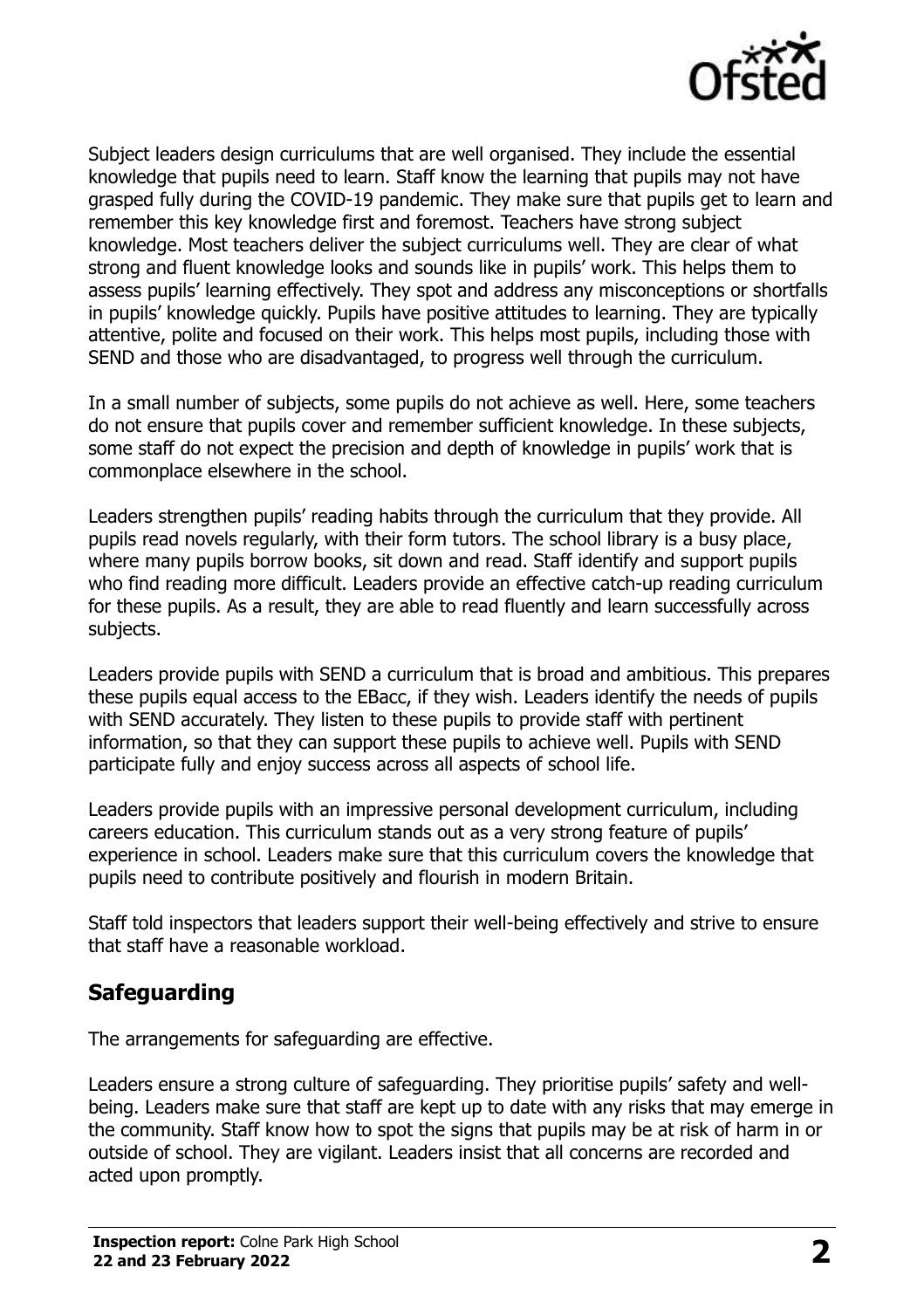

Pupils seek help from staff when they need it. Staff quickly identify whether pupils require additional support from external agencies. Leaders ensure that pupils and their families get the timely help that they need.

## **What does the school need to do to improve?**

## **(Information for the school and appropriate authority)**

■ In a small number of subjects, some pupils do not learn important curriculum knowledge with sufficient depth, precision or fluency. This means that these pupils do not achieve as well as they should. Leaders should ensure that all subject curriculums are delivered consistently well across the school.

## **Background**

When we have judged a school to be good, we will then normally go into the school about once every four years to confirm that the school remains good. This is called a section 8 inspection of a good or outstanding school, because it is carried out under section 8 of the Education Act 2005. We do not give graded judgements on a section 8 inspection. However, if we find evidence that a school would now receive a higher or lower grade, then the next inspection will be a section 5 inspection. Usually this is within one to two years of the date of the section 8 inspection. If we have serious concerns about safeguarding, behaviour or the quality of education, we will deem the section 8 inspection as a section 5 inspection immediately.

This is the first section 8 inspection since we judged the predecessor school, also named Colne Park High School, to be good in November 2015.

## **How can I feed back my views?**

You can use [Ofsted Parent View](https://parentview.ofsted.gov.uk/) to give Ofsted your opinion on your child's school, or to find out what other parents and carers think. We use information from Ofsted Parent View when deciding which schools to inspect, when to inspect them and as part of their inspection.

The Department for Education has further *guidance* on how to complain about a school.

If you are the school and you are not happy with the inspection or the report, you can [complain to Ofsted.](https://www.gov.uk/complain-ofsted-report)

## **Further information**

You can search for [published performance information](http://www.compare-school-performance.service.gov.uk/) about the school.

In the report, '[disadvantaged pupils](http://www.gov.uk/guidance/pupil-premium-information-for-schools-and-alternative-provision-settings)' refers to those pupils who attract government pupil premium funding: pupils claiming free school meals at any point in the last six years and pupils in care or who left care through adoption or another formal route.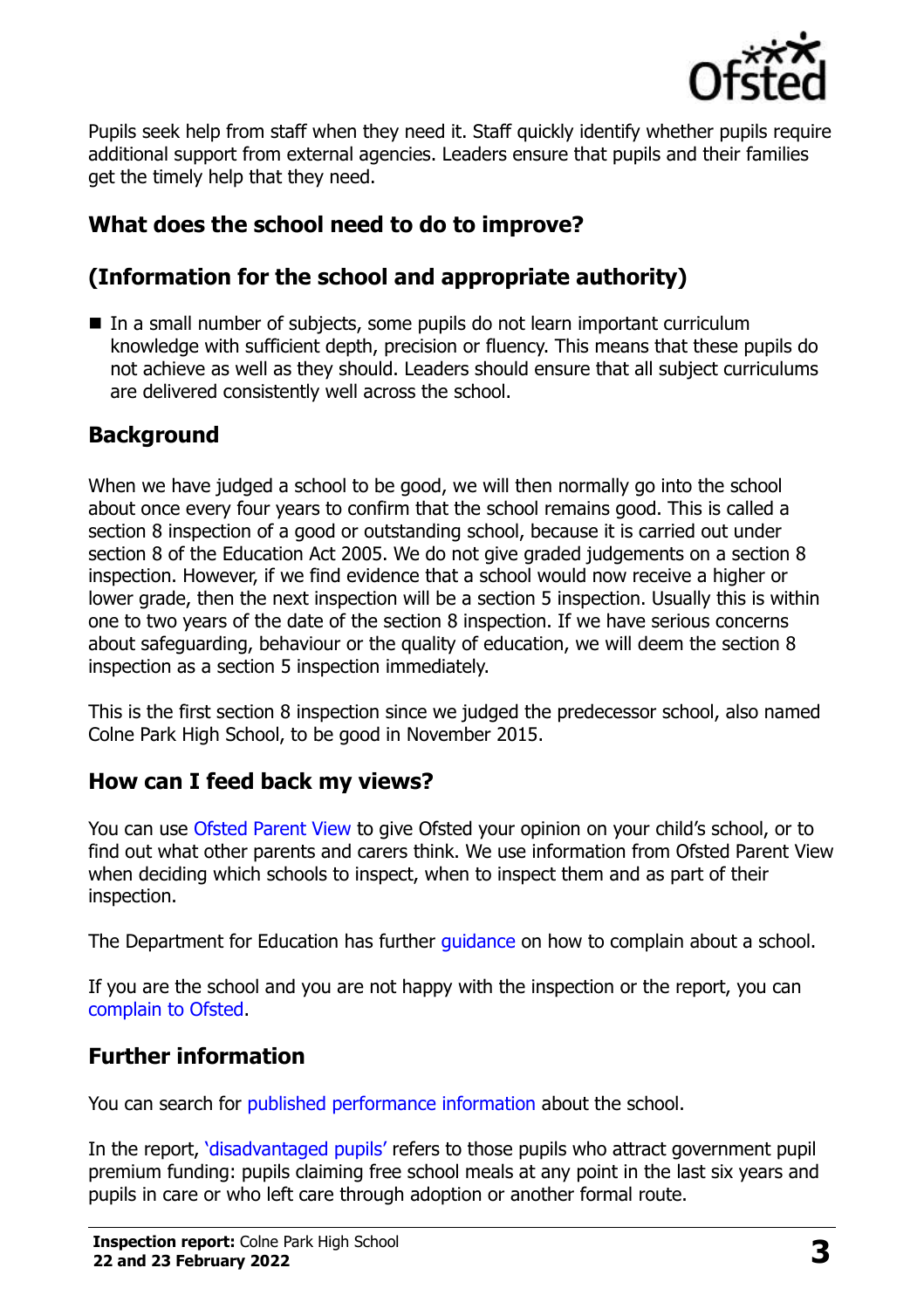

## **School details**

| Unique reference number             | 146228                   |
|-------------------------------------|--------------------------|
| <b>Local authority</b>              | Lancashire               |
| <b>Inspection number</b>            | 10221089                 |
| <b>Type of school</b>               | Secondary comprehensive  |
| <b>School category</b>              | Academy converter        |
| Age range of pupils                 | 11 to 16                 |
| <b>Gender of pupils</b>             | Mixed                    |
| Number of pupils on the school roll | 1,100                    |
| <b>Appropriate authority</b>        | Board of trustees        |
| <b>Chair of trust</b>               | Marie Burnham            |
| <b>Headteacher</b>                  | <b>Catherine Eulert</b>  |
| Website                             | www.park-high.co.uk      |
| Date of previous inspection         | Not previously inspected |

## **Information about this school**

- Colne Park High School converted to become an academy in September 2018. When its predecessor school of the same name was inspected under section 5 in November 2015 it was judged to be good.
- The school is part of the Pennine Trust.
- A small number of pupils attend alternative provision at two external providers.

## **Information about this inspection**

- This was the first routine inspection that the school received since the COVID-19 pandemic began. Inspectors discussed the impact of the pandemic with leaders and have taken that into account in their evaluation of the school.
- Inspectors held meetings with the headteacher, senior leaders and subject leaders.
- The lead inspector met with the chair of governors.
- The lead inspector met with chief executive officer of the Pennine Trust.
- Inspectors reviewed the school's records of safeguarding checks and referrals to the local authority. Inspectors spoke with staff about how they keep pupils safe. Inspectors also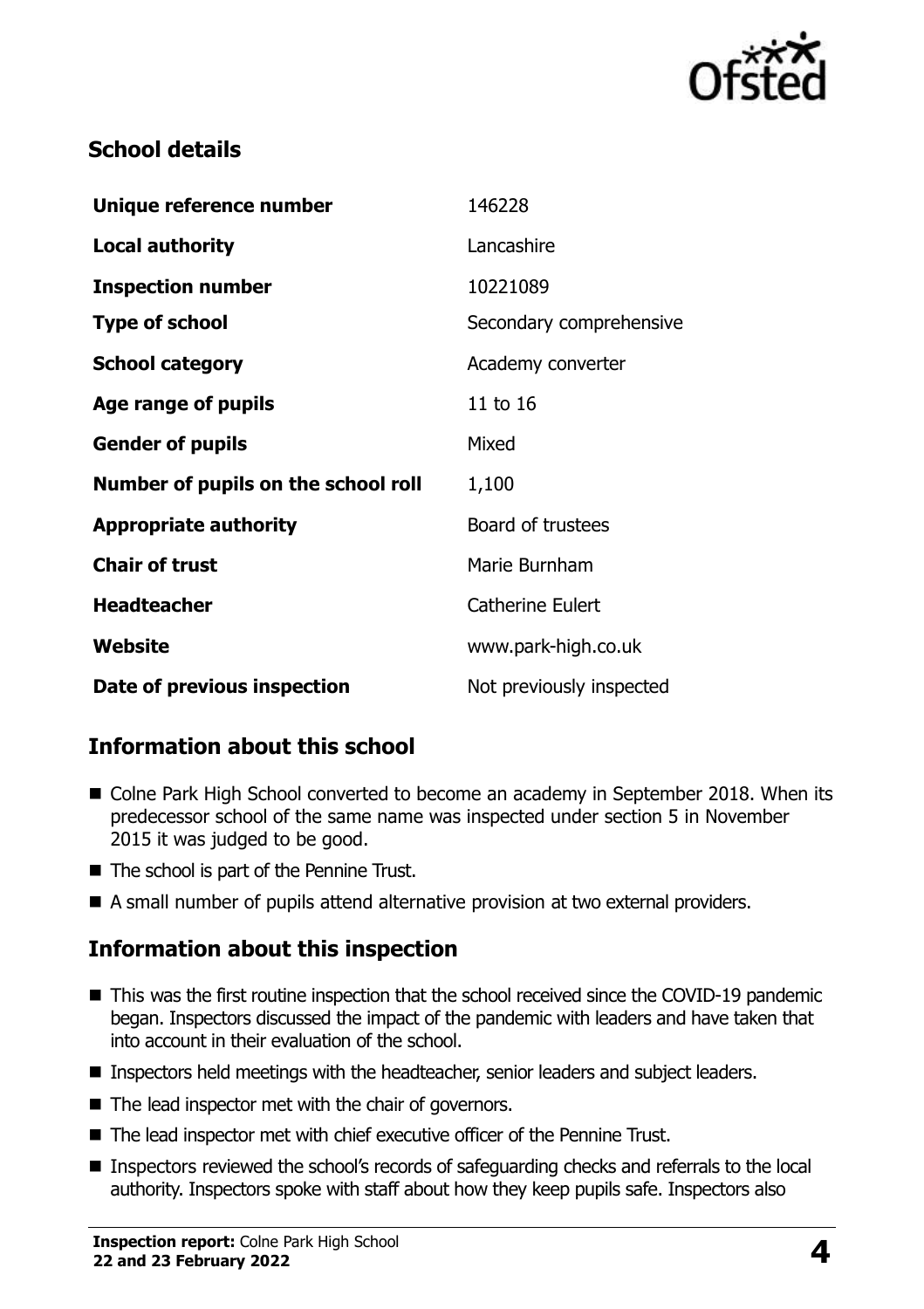

asked the pupils how they learn how to keep themselves safe and what to do if they have any concerns.

- Inspectors held discussions with staff and considered the responses to Ofsted's online survey for staff.
- Inspectors spoke with pupils from all year groups and considered the responses to Ofsted's online survey for pupils.
- Inspectors considered the views of the parents and carers who responded to Ofsted Parent View. This included the free-text responses.
- Inspectors carried out deep dives in English, French and science. In these subjects, inspectors met with subject leaders, considered subject curriculums, visited a sample of lessons, spoke with teachers, spoke with some pupils about their learning and looked at samples of pupils' work.
- Inspectors also looked at curriculum documentation and samples of pupils' work from some other subjects.

#### **Inspection team**

Stephen Ruddy, lead inspector **Ofsted Inspector** 

Lindy Griffiths Ofsted Inspector